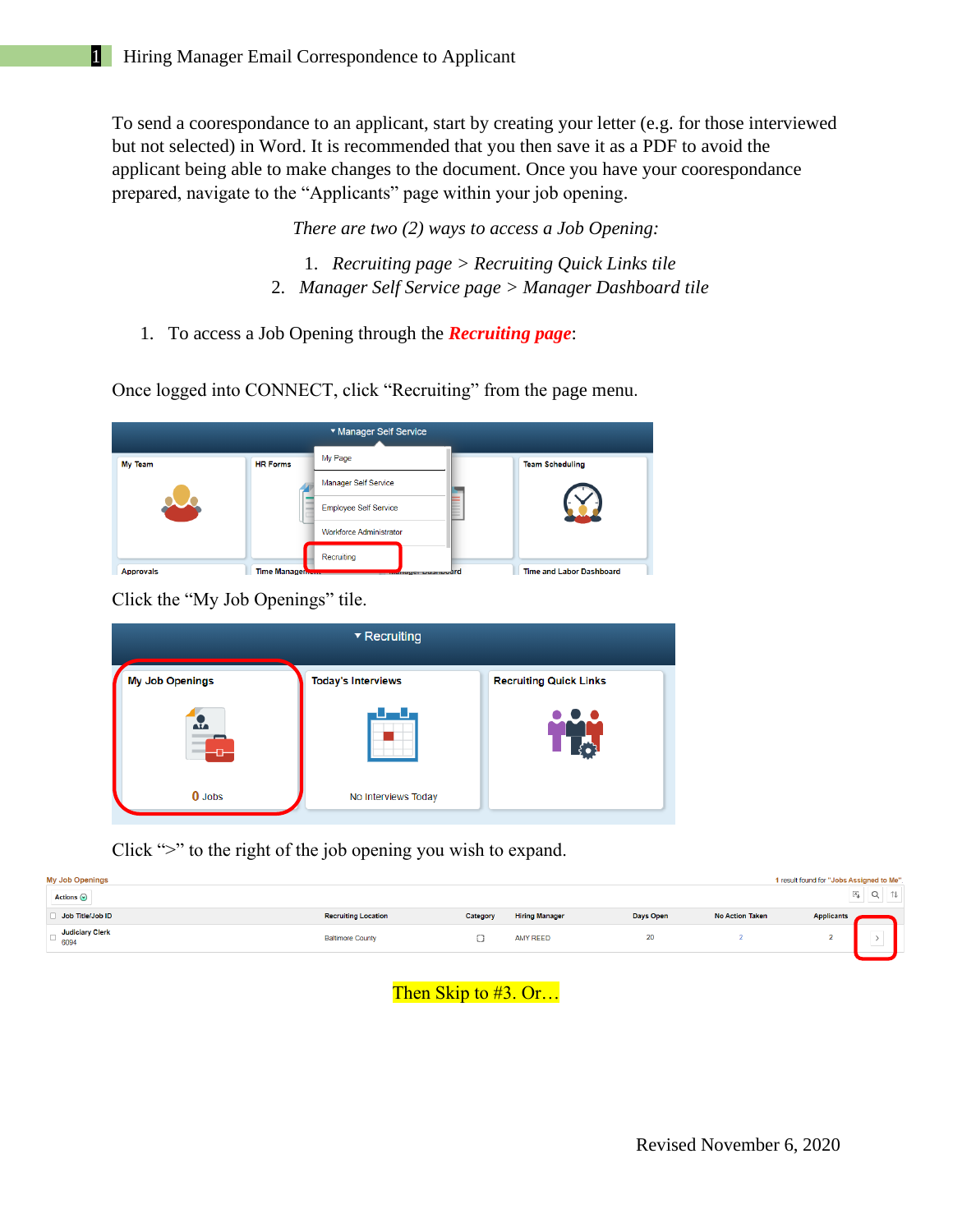2. To access a Job Opening through the *Manager Self Service page*:

Once logged into CONNECT, click "Manager Self Service" from the page menu.

|                  |                 | ▼ Manager Self Service         |                                 |
|------------------|-----------------|--------------------------------|---------------------------------|
| <b>My Team</b>   | <b>HR Forms</b> | My Page                        | <b>Team Scheduling</b>          |
|                  |                 | Manager Self Service           |                                 |
|                  |                 | <b>Employee Self Service</b>   |                                 |
|                  |                 | <b>Workforce Administrator</b> |                                 |
|                  |                 | Recruiting                     |                                 |
| <b>Approvals</b> | Time Management | manager Dasmoodrd              | <b>Time and Labor Dashboard</b> |

Click the "Manager Dashboard" tile.

| <b>CONNECT</b><br>Maryland Judiciary | ▼ Manager Self Service          |                          | $\circledcirc$<br>⋒<br>÷ |
|--------------------------------------|---------------------------------|--------------------------|--------------------------|
| <b>HR Forms</b>                      | <b>Team Scheduling</b>          | <b>Manager Dashboard</b> | <b>Time Management</b>   |
|                                      |                                 |                          |                          |
| Worklist                             | <b>Time and Labor Dashboard</b> | <b>Approvals</b>         | My Team                  |
|                                      |                                 |                          |                          |
|                                      |                                 | 1034                     |                          |

Click the Job ID hyperlink from the "My Open Jobs" pagelet.